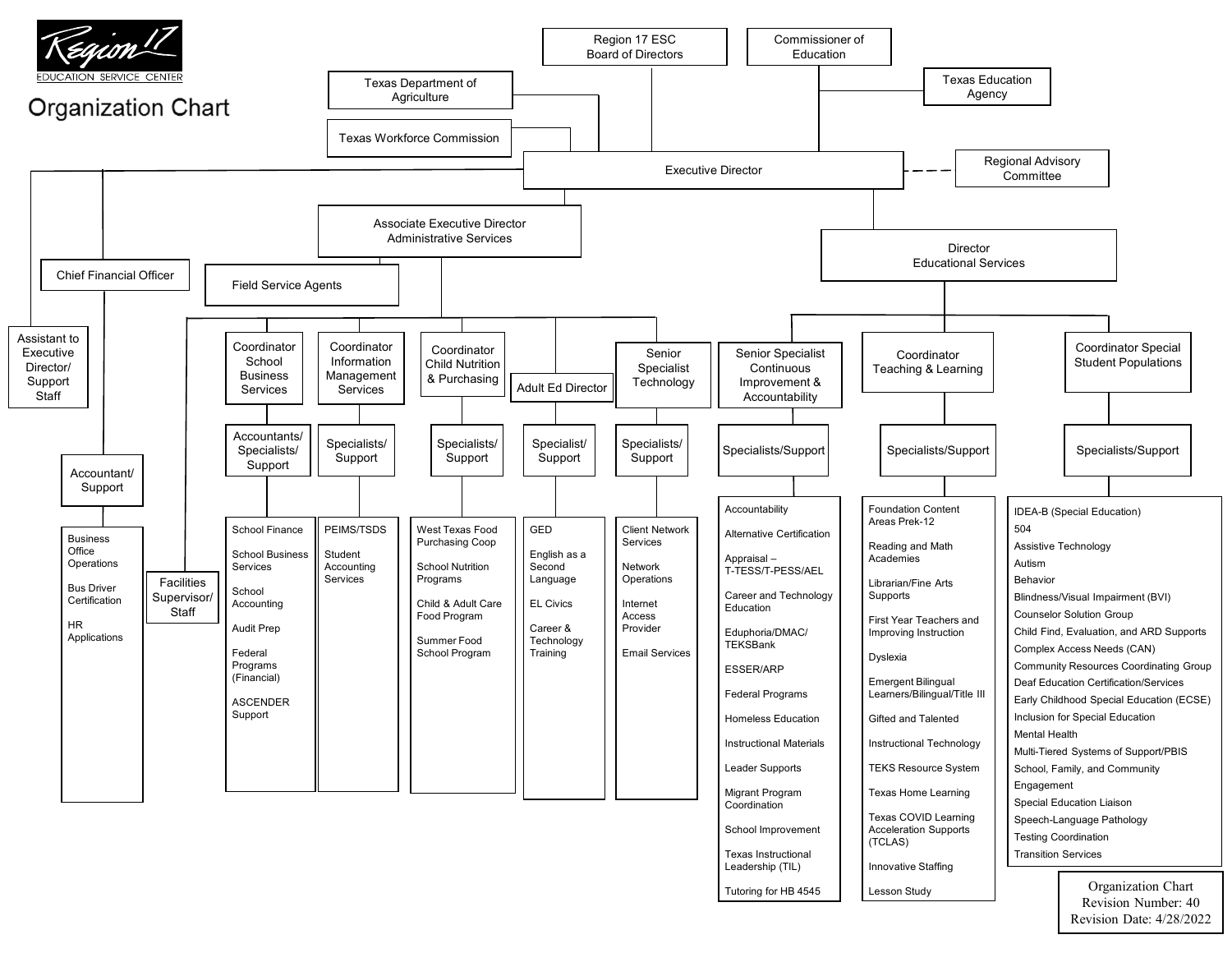



Organization Chart Revision Number: 40 Revision Date: 4/28/2022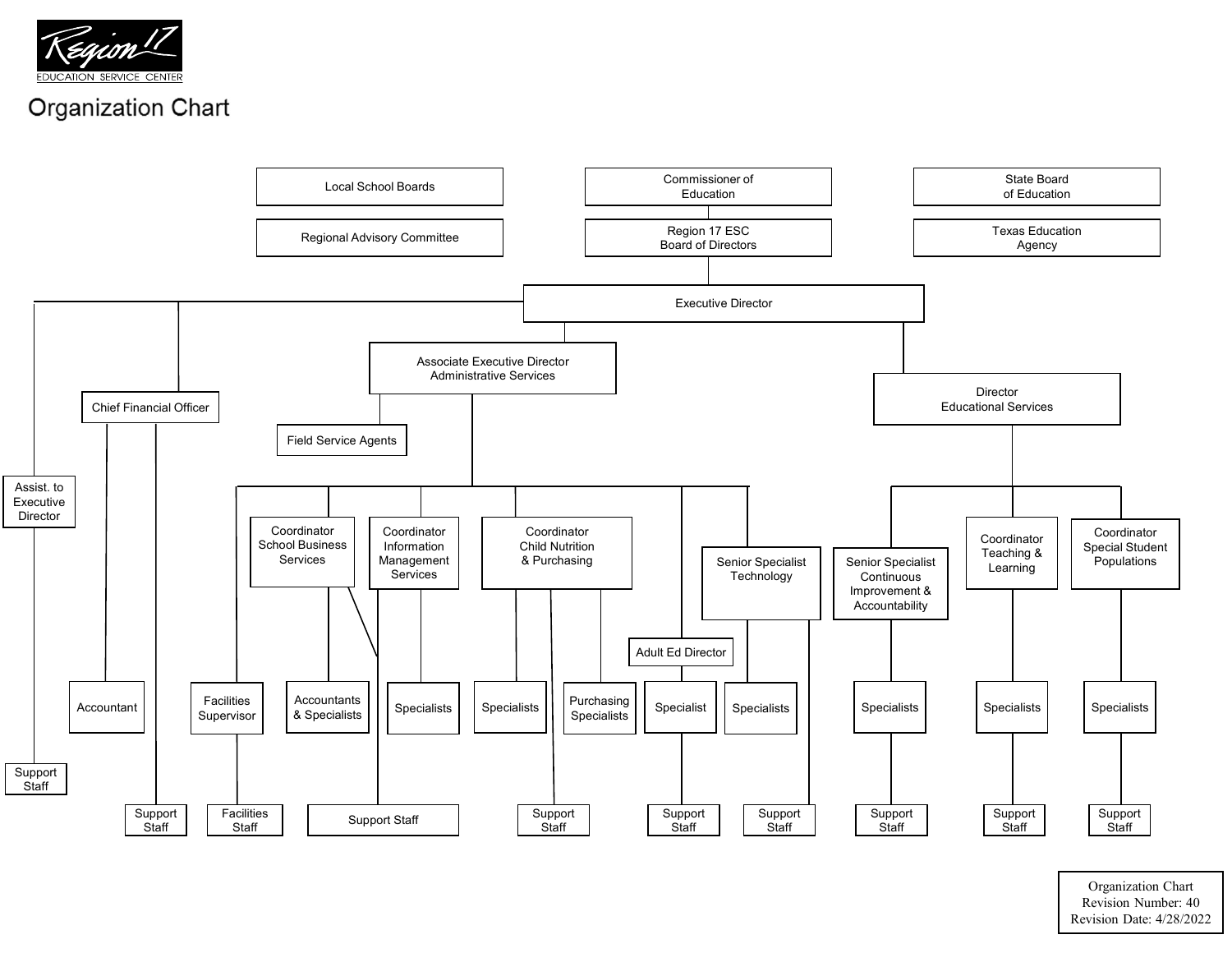![](_page_2_Picture_0.jpeg)

![](_page_2_Figure_2.jpeg)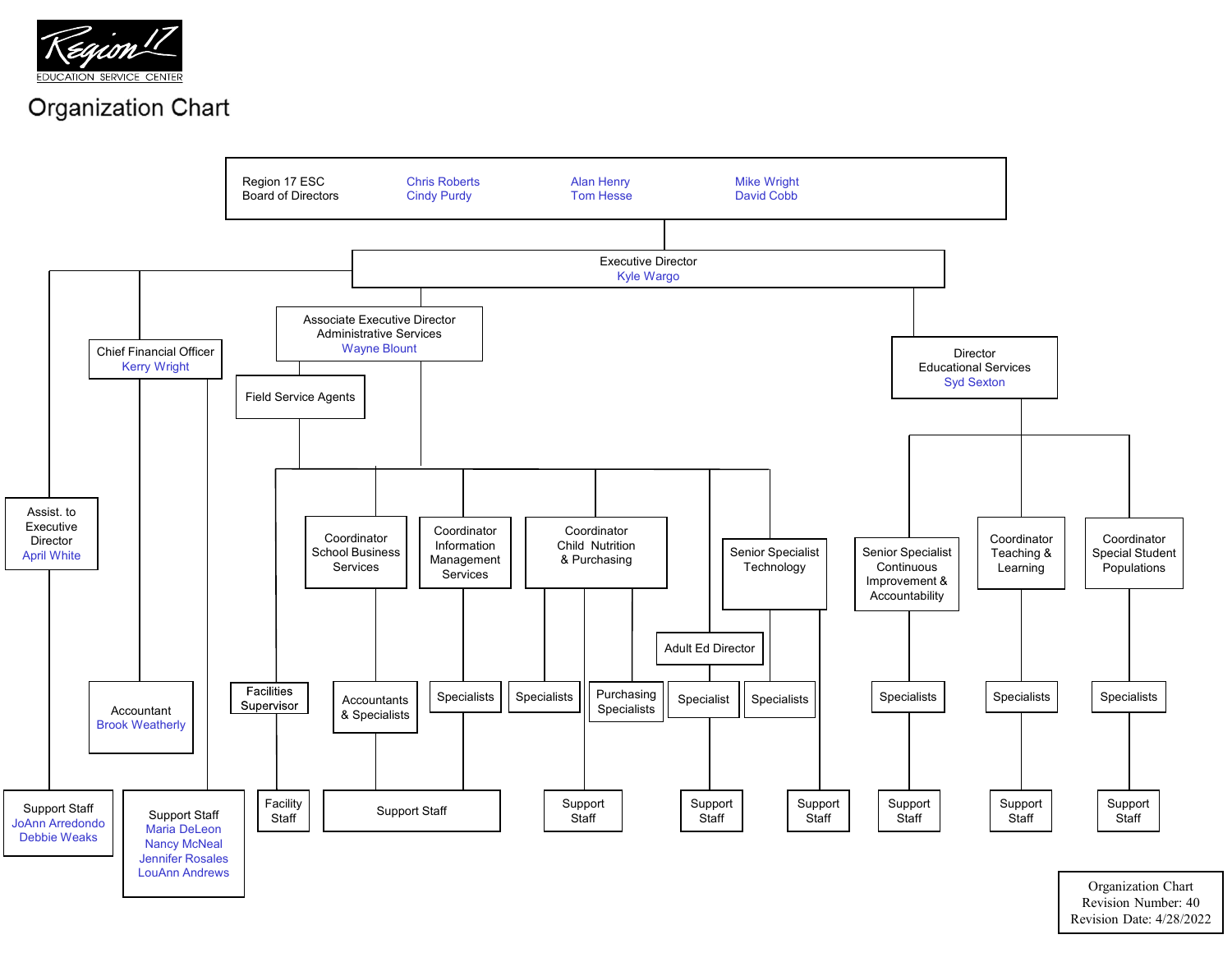![](_page_3_Picture_0.jpeg)

![](_page_3_Figure_2.jpeg)

Organization Chart Revision Number: 40 Revision Date: 4/28/2022